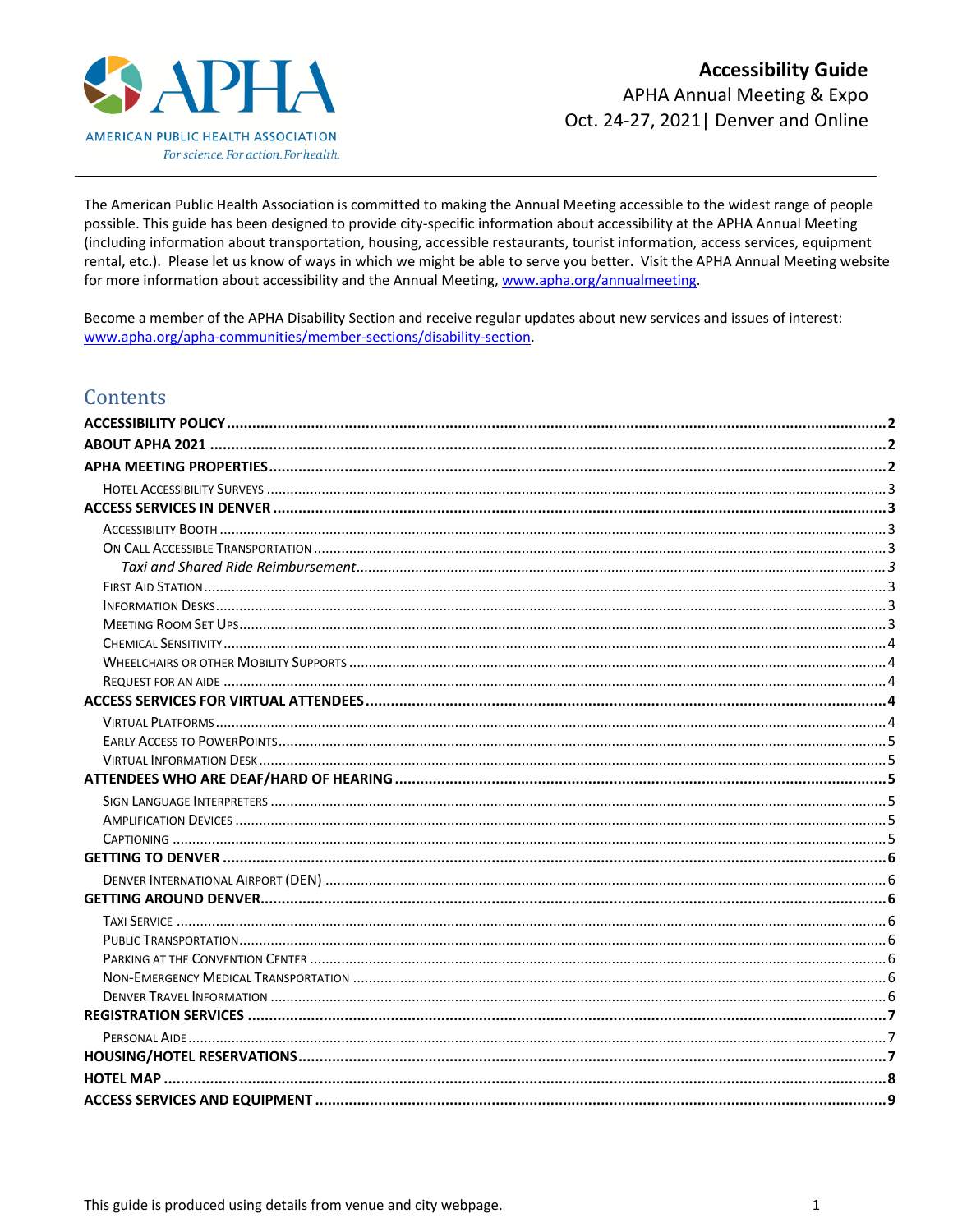

# <span id="page-1-0"></span>**Accessibility Policy**

It is the policy of the American Public Health Association to hold events (meetings, conferences and professional gatherings) where physical and communication barriers do not exclude people with disabilities from attending and participating. Anyone requiring accommodations in order to participate in the APHA Annual Meeting is asked to check the appropriate box on the registration and housing forms and attach a written description of your requirements. Specific requests can also be made directly at [access@apha.org](mailto:access@apha.org) or by phone at 202-777-2528

# <span id="page-1-1"></span>**About APHA 2021**

The 2021 Annual Meeting will take place in Denver, CO and online. While things are subject to change as we monitor the pandemic and safety protocols, we anticipate half of all oral sessions will be presented virtually, and half in-person. Poster session and roundtables will take place virtually. There will be an in-person expo in Denver and a virtual expo. All exhibitors will have a virtual presence allowing them to connect and engage with all attendees.

- **General and Featured Sessions:** These key sessions will take place in Denver and be livestreamed to the virtual audience.
- **Oral Sessions:** All presenters in a session must be in the same meeting format (virtual or in-person). If a virtual presenter attends the in-person meeting, they should plan to conduct their presentation from their personal laptop in their hotel room or a designated Wi-Fi-enabled space in the convention center.
- **Poster Sessions:** We are planning for all poster sessions to be virtual. This year, we're adding an interactive element to allow poster presenters to easily communicate with attendees.
- **Roundtable Sessions:** We are planning for all roundtable sessions to be virtual. New technologies will allow us to optimize virtual roundtable presentations.

All attendees will have complete access to the virtual meeting platform to watch virtual sessions or view recordings of oral sessions. Wondering if you should attend in-person or virtually, [this page helps you weigh your options.](https://apha.org/Events-and-Meetings/Annual/For-Attendees)

# <span id="page-1-2"></span>**APHA Meeting Properties**

APHA's 2021 Annual Meeting and Expo takes place at the Colorado Conventions Center and the Hyatt Regency Denver. Sixteen additional hotels in the downtown area make up the rest of the official APHA room block.

# **Colorado Convention Center – 700 14th St., Denver, CO 80202**

The Colorado Convention Center is located within easy walking distance of all APHA hotel contracted hotel, hundreds of restaurants and a wide variety of shopping and retail outlets. For those who want a faster mode of transportation, the convention center is 2 blocks away from the 16<sup>th</sup> Street Mall and their complimentary shuttle buses. Hop on and Hop off as the shuttles come an go every few minutes. Well known as one of the most practical and user-friendly meeting facilities, the Colorado Convention Center is a great venue for the APHA Annual Meeting

All attendees should enter from the 14<sup>th</sup> street entrances. Registration is located near the entrance. The exhibit hall is located on the upper level in Halls AF.

#### **Hyatt Regency Denver at Colorado Convention Center – 650 15th St., Denver, CO 80202**

The Hyatt Regency is located across the street from the Colorado Convention Center, South Building. The hotel is ADA compliant with mobility accessible rooms.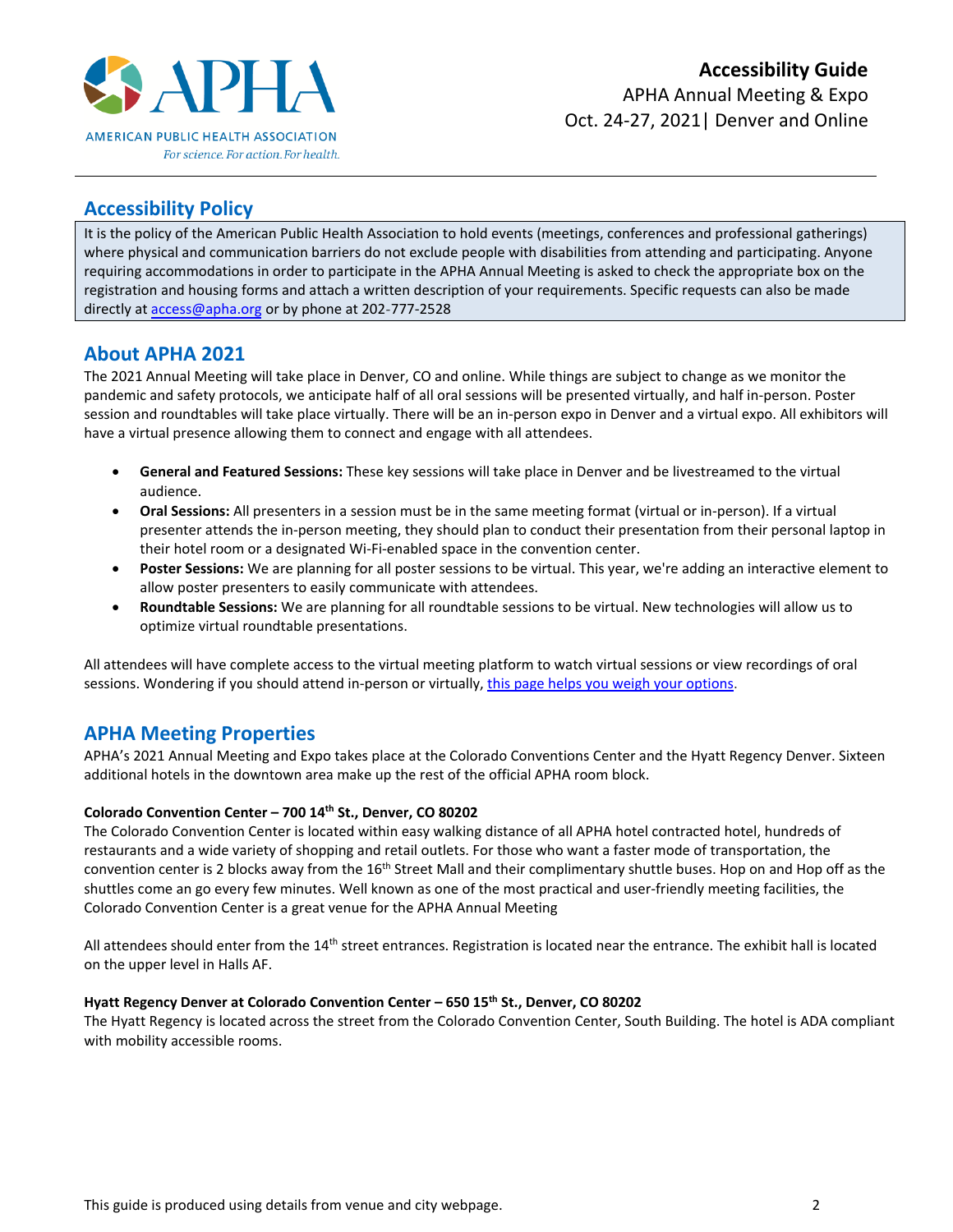

The Hyatt Regency proudly provides accessible guest rooms which are equipped with the following items:

- Emergency Strobe Light and strobe light smoke detector
- Closed-captioned TV
- Wide doors
- Accessible bathrooms
- Wheelchair accessible doors
- Lowered thermostat, lights switches, peephole and door latch
- Cordless phone

# <span id="page-2-0"></span>**Hotel Accessibility Surveys**

Each year APHA collects detailed accessibility surveys from all official APHA hotels. This information is provided to our members and registrants to assist them in selecting the hotel that best meets their needs. These surveys (completed by the hotels) provide information about accessible entrances, parking and drop-off areas at the hotels and information regarding accessible public areas, guest rooms, meeting rooms, restaurants, hotel amenities and assistive devices. A spreadsheet, comparing the results of these surveys is available as a PDF file on the APHA Access Web page, [www.apha.org/meetings/access.](http://www.apha.org/meetings/access) Copies of the survey results can also be requested from [access@apha.org](mailto:access@apha.org) or by phone at 202-777-2528.

# <span id="page-2-1"></span>**Access Services in Denver**

# <span id="page-2-2"></span>**Accessibility Booth**

An accessibility booth will be set up in Lobby A of the Colorado Convention Center. Stop by to find out how to navigate between APHA properties, arrange for the use of assistive listening devices, get information about the complimentary ADA van service and more. The accessibility booth will be open during registration hours.

# <span id="page-2-3"></span>**On Call Accessible Transportation**

Wheelchair accessible van transportation can be scheduled upon request. Visit or call the ADA Van Shuttle Desk located in the lobby of the Colorado Convention Center. Please provide the shuttle company with advance notice of when and where you will need a pick up. Be sure to indicate during registration and housing that you plan to use the On Call Accessible Transportation. We will send special instructions on how to contact the housing desk in advance of the meeting.

# <span id="page-2-4"></span>*Taxi and Shared Ride Reimbursement*

Registrants who are unable to utilize APHA's on call accessible transportation option may utilize cab service, Lyft or Uber to and from official APHA hotels and the Convention Center. See page 6 regarding taxi services in Denver.

APHA will reimburse for taxi fares between the Convention Center and official **APHA Annual Meeting properties**. Submit all receipts to APHA after the meeting (c/o Conventions Dept., 800 I Street, NW, Washington, DC 20001) **no later than Nov. 27, 2021.** APHA will not reimburse for taxi fares from the Convention Center to offsite events as these are not sanctioned APHA events.

# <span id="page-2-5"></span>**First Aid Station**

A First Aid Station will be staffed during the Annual Meeting hours at the Colorado Convention Center (located at the end of the 500 rooms hallway). If you feel ill or need a place to lie down, go to the First Aid Station. In case of a medical emergency in the Colorado Convention Center, dial 200 from any beige House Phone or 303-228-8030.

# <span id="page-2-6"></span>**Information Desks**

APHA information desks will be set up at the Colorado Convention Center. The desk will be staffed by temporary personnel who are knowledgeable about the convention center. They will also be able to provide information about the ADA van service, the APHA Program, session locations, etc. Registrants who need to request a wheelchair accessible van pick up should call the shuttle service directly.

# <span id="page-2-7"></span>**Meeting Room Set Ups**

This guide is produced using details from venue and city webpage.  $\qquad \qquad$  3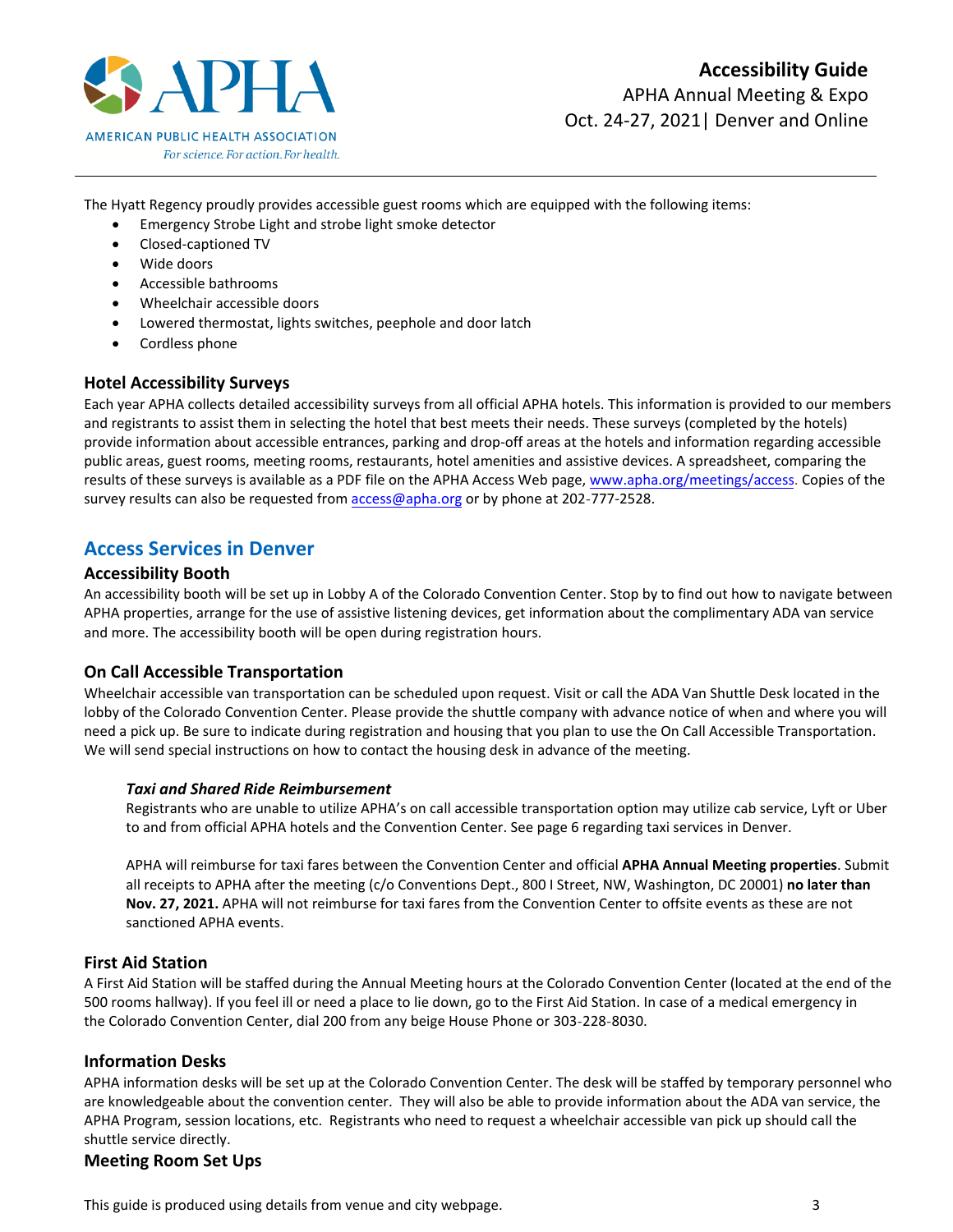

Specific requests will be made to the APHA meeting hotels and the convention center regarding adequate aisle space and cutouts for wheel chair users in all meeting rooms. Please note the standard head table set up provides a podium and podium microphone. If you are presenting a paper and require a tabletop or lavaliere microphone, please notify APHA in writing at least **3 weeks in advance** of the meeting. Every effort will be made to set meeting rooms to accommodate people with disabilities both as speakers and in the audience. Please contact us at [access@apha.org](mailto:access@apha.org) or by phone at 202-777-2528 with any accessibility requests.

# <span id="page-3-0"></span>**Chemical Sensitivity**

The APHA Annual Meeting is a smoke-free event. Smoking is not permitted in any of the meeting rooms used for scientific sessions, business meetings or APHA sponsored social events. Specific requests will be made to the hotels and the convention center that chemicals (including paint and cleaning products) not be used in the meeting room within four days of the commencement of our meeting and that only unscented products be used in guest rooms. In addition, APHA requests that its meeting attendees refrain from wearing perfume, cologne, aftershave, and other fragranced, scented, or odorous personal care products such as shampoo, hairspray, and hand lotion, for the health and comfort of meeting participants with chemical sensitivities.

APHA's official decorator, Freeman, installs carpeting just before the Public Health Expo opens. The carpet is made from 100% polypropylene fibers and is fully recyclable. In some cases when the carpet is new, there may be some off-gassing that could affect people with chemical sensitivity.

# <span id="page-3-1"></span>**Wheelchairs or other Mobility Supports**

Due to the large size of the APHA Annual Meeting, sessions are sometimes spread out and distances between sessions can be considerable. If you are a regular wheelchair user, you should bring your chair with you. If you can get along without a wheelchair but feel that you may need one to navigate the distances at the Colorado Convention Center, electric scooters can be rented from local suppliers (see page 9 for details). Visit Accessibility Desk in Lobby A if you need assistance charging your wheelchair.

All official APHA hotels are within walking distance of the convention center. See page 3 for information about the on-call ADA van service.

# <span id="page-3-2"></span>**Request for an aide**

For attendees who are blind or partially sighted, or who require assistance to navigate the meeting, APHA provides comp registration for a personal aide (see page 7).

# <span id="page-3-3"></span>**Access Services for Virtual Attendees**

# <span id="page-3-4"></span>**Virtual Platforms**

APHA will utilize several online platforms for virtual access to sessions, exhibits and events.

- **Virtual Meeting Platform –** Hosted by Conference Exchange. You can access the virtual meeting platform at [https://apha.confex.com/apha/2021/meetingapp.cgi/.](https://apha.confex.com/apha/2021/meetingapp.cgi/) The Virtual Meeting Platform is the home of Annual Meeting content online. In-person and virtual attendees have access to the platform to watch virtual sessions, interact with attendees, view the virtual expo hall and more. The Virtual Meeting Platform is 508 compliant.
- **Mobile App –** A mobile app will be available for in-person and virtual attendees looking to navigate the meeting and watch sessions on their phone. The app can be accessed closer to the meeting and is 508 compliant.
- **Virtual Expo –** The Virtual Expo, hosted by A2Z, is available before, during and after the Annual Meeting to allow attendees to meet our partners and plan your in-person experience. You can access the Virtual Expo at [https://s23.a2zinc.net/clients/aphealtha/apha2021/Public/eventmap.aspx.](https://s23.a2zinc.net/clients/aphealtha/apha2021/Public/eventmap.aspx)
- **Zoom –** Virtual sessions and events will be hosted on Zoom. Zoom is compliment with most accessibility standards. To see more about their tools and compliance visi[t https://zoom.us/accessibility.](https://zoom.us/accessibility)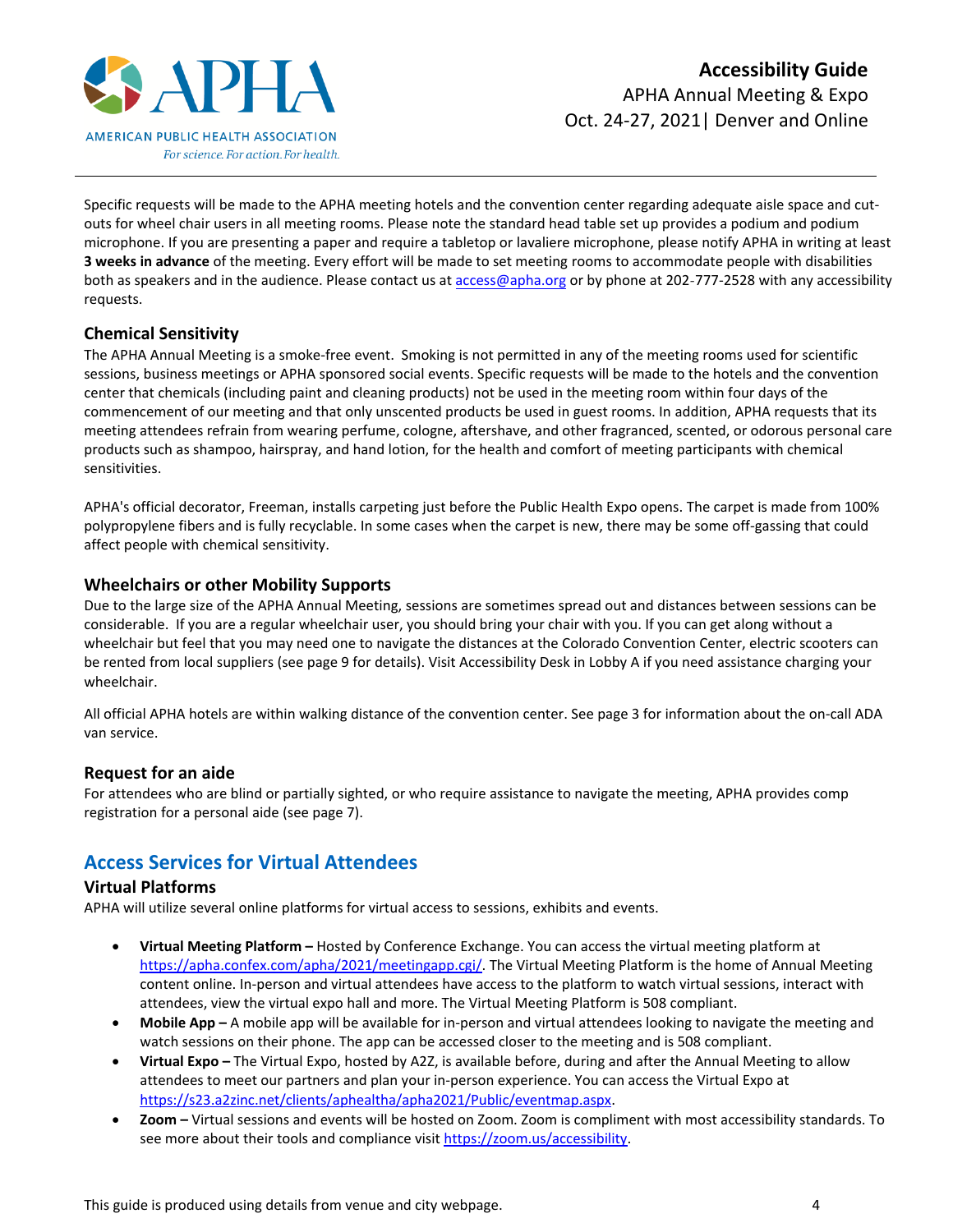

# <span id="page-4-0"></span>**Early Access to PowerPoints**

Zoom does not allow for total accessibility to slides when sharing the screen. If you would like copies of a presenters slide email [access@apha.org](mailto:access@apha.org) by Oct. 4, 2021. APHA will take all efforts to reach presenters and request slides. However, it cannot be guaranteed that presenters will provide slides in advance.

#### <span id="page-4-1"></span>**Virtual Information Desk**

A virtual information desk will be hosted through Zoom and available for attendees with concerns. More information about the help desk will be available on the Virtual Meeting Platform.

# <span id="page-4-2"></span>**Attendees who are Deaf/Hard of Hearing**

For registrants who are deaf or have difficulty hearing, there are several options available whether participating at home or in Denver.

#### <span id="page-4-3"></span>**Sign Language Interpreters**

American Sign Language Interpreters can be arranged to fit your schedule. You must be registered for the annual meeting before an interpreter can be requested. An ASL Request Form, indicating a preliminary schedule must be submitted to APHA no later than **Sept. 3, 2021**. A final schedule of sessions is due **Oct. 1, 2021.** Download copies of the form from <http://www.apha.org/events-and-meetings/annual/accessibility/hearing-impaired> or contact [access@apha.org.](mailto:access@apha.org) A schedule of the sessions you plan to attend is required. You can use the Virtual Meeting Platform or the mobile app to arrange your schedule.

On-site requests for interpreters can be made at the Accessibility Desk in the registration area. However, APHA cannot guarantee that the sign language provider will be able to accommodate the request without advance notice.

# <span id="page-4-4"></span>**Amplification Devices**

A limited number of amplification devices will be available. These compact devices amplify the sound in the room and can be carried from one room to another. For best results you may want to sit near the front of the room to better hear the presentations. To reserve an amplification device ahead of time, contact [access@apha.org.](mailto:access@apha.org) Onsite, arrangements can be made by visiting the Accessibility Desk in the registration area.

# <span id="page-4-5"></span>**Captioning**

All virtual sessions will be closed captioned using Zoom's AI captioning software. Attendees can access the captioning by clicking the CC button at the bottom of their Zoom screen. **If you would like to request a live captioner please complete a request form.** To ensure there are an appropriate number of captioners available, submit a preliminary schedule by **Sept. 3, 2021**. A final schedule of sessions is due **Oct. 1, 2021.** Download copies of the form from [http://www.apha.org/events-and](http://www.apha.org/events-and-meetings/annual/accessibility/hearing-impaired)[meetings/annual/accessibility/hearing-impaired](http://www.apha.org/events-and-meetings/annual/accessibility/hearing-impaired) or contac[t access@apha.org.](mailto:access@apha.org) A schedule of the sessions you plan to attend is required. You can use the Virtual Meeting Platform or the mobile app to arrange your schedule. Last minute requests cannot be guaranteed.

*Recorded Presentations* – All oral scientific sessions will be recorded and made available following the meeting. The recordings will be captioned using Otter.Ai captioning services. Presenters will have the ability to access the captioning file and edit text to ensure current spelling of names and public health terminology. Please allow for 3-4 weeks after the live sessions for the recordings to be uploaded to the Virtual Meeting Platform.

*Pre-recorded Presentations* – Poster and roundtable presenters are asked to pre-record their presentations. The recordings will be captioned using Otter.Ai captioning services. Presenters will have the ability to access the captioning file and edit text to ensure current spelling of names and public health terminology. Presentations will be made available on Oct. 18. Please allow for 3-4 weeks for the captions to become available.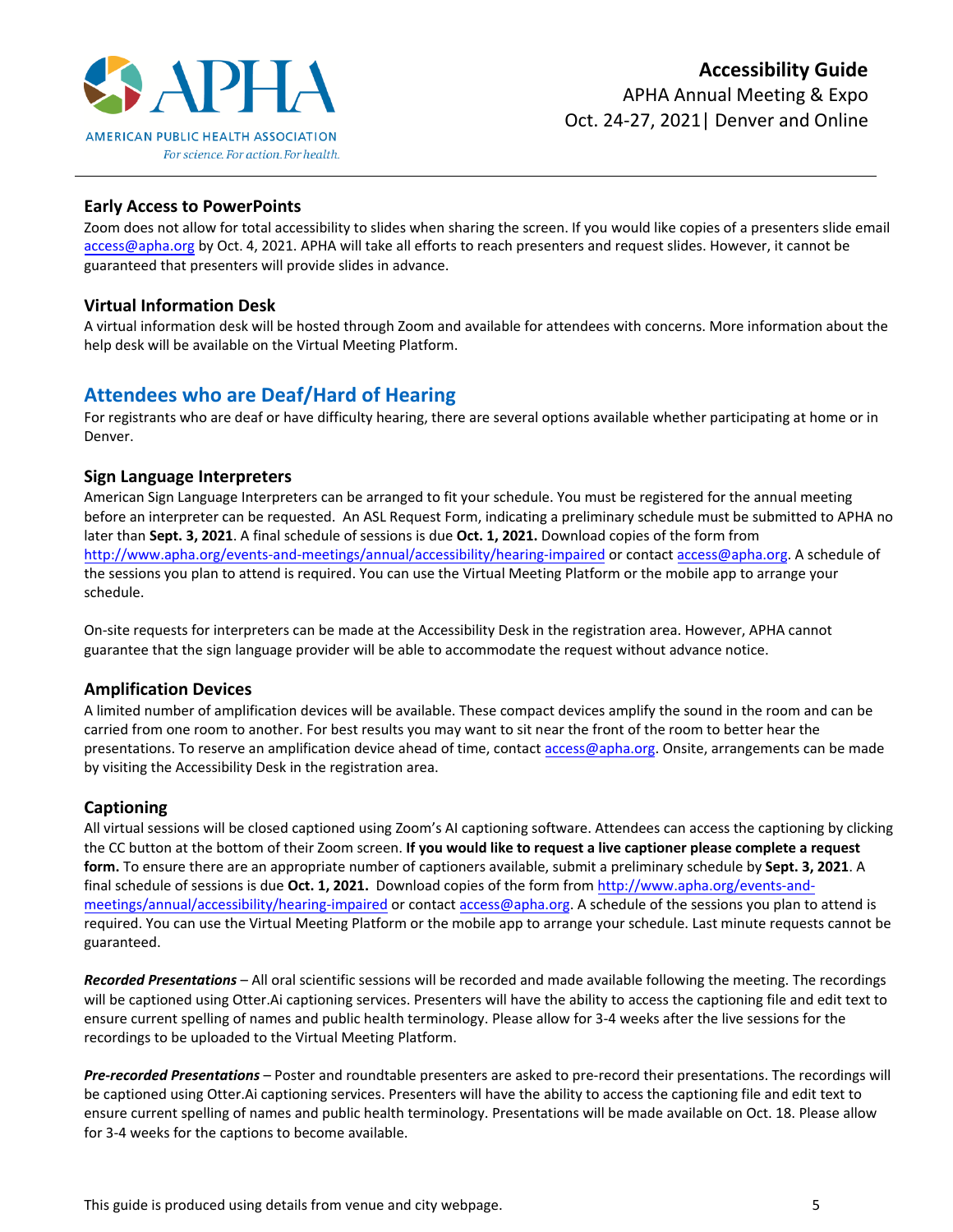

# <span id="page-5-0"></span>**Getting To Denver**

# <span id="page-5-1"></span>**Denver International Airport (DEN)**

General information about the Denver International Airport can be found online at [https://www.flydenver.com/.](https://www.flydenver.com/) For more information regarding accessibility, go to[: https://www.flydenver.com/traveler\\_services/accessibility.](https://www.flydenver.com/traveler_services/accessibility)

# <span id="page-5-2"></span>**Getting Around Denver**

Limited complimentary wheelchair accessible van service will be provided between the Colorado Convention Center and official APHA Annual Meeting hotels. See page 3 for details. Below are details for getting around when not participating in official meeting capacities.

# <span id="page-5-3"></span>**Taxi Service**

The following taxi companies in Denver provide wheelchair accessible vehicles.

- **Dashabout:** 800-720-3274 2-day advance notice required
- **Metro Cab:** 303-333-3333
- **Mobility Plus (Yellow Cab):** 303-777-7777 24 hour on-demand wheelchair accessible service
- **Mobility Transport Service:** 303-295-3900 24 hour advance notice required
- **RTD access-a-Ride:** 303-292-6560

# <span id="page-5-4"></span>**Public Transportation**

- **Denver Airport Rail** Travelers can use the University of Colorado A Line (usually referred to as simply the A Line) to get from the airport to downtown Denver and vice versa. Service is provided by the **Regional Transportation District** (RTD). More information about RTD accessible services can be found at [https://www.rtd](https://www.rtd-denver.com/services/accessibility)[denver.com/services/accessibility.](https://www.rtd-denver.com/services/accessibility)
- **Free MallRide – The 16th Street Free MallRide** is located two blocks from the convention center and an easy way to access hotels and restaurants in Downtown Denver. This service is also provided by RTD. Find out more about the FreeMall Ride at [https://www.rtd-denver.com/services/free-mallride.](https://www.rtd-denver.com/services/free-mallride)

# <span id="page-5-5"></span>**Parking at the Convention Center**

The Colorado Convention Center provides access to the Colorado Convention Center. The garage is open 24 hours a day, 7 days a week to ALL visitors and guests attending ANY event or business in the downtown area. Designated handicapped parking is available on all three levels of the parking garage. More information is available at [https://denverconvention.com/attend-an](https://denverconvention.com/attend-an-event/parking)[event/parking](https://denverconvention.com/attend-an-event/parking)

# <span id="page-5-6"></span>**Non-Emergency Medical Transportation**

Wheelchair accessible transportation is available in Denver and can be scheduled by contacting the companies listed under Non-Emergency Medical Transportation on page 9.

# <span id="page-5-7"></span>**Denver Travel Information**

- Denver Division of Disability Rights [https://www.denvergov.org/Government/Departments/Human-Rights-](https://www.denvergov.org/Government/Departments/Human-Rights-Community-Partnerships/Divisions-Offices/Division-of-Disability-Rights)[Community-Partnerships/Divisions-Offices/Division-of-Disability-Rights](https://www.denvergov.org/Government/Departments/Human-Rights-Community-Partnerships/Divisions-Offices/Division-of-Disability-Rights)
- Regional Transportation District (RTD) [https://www.rtd-denver.com/services/accessibility.](https://www.rtd-denver.com/services/accessibility)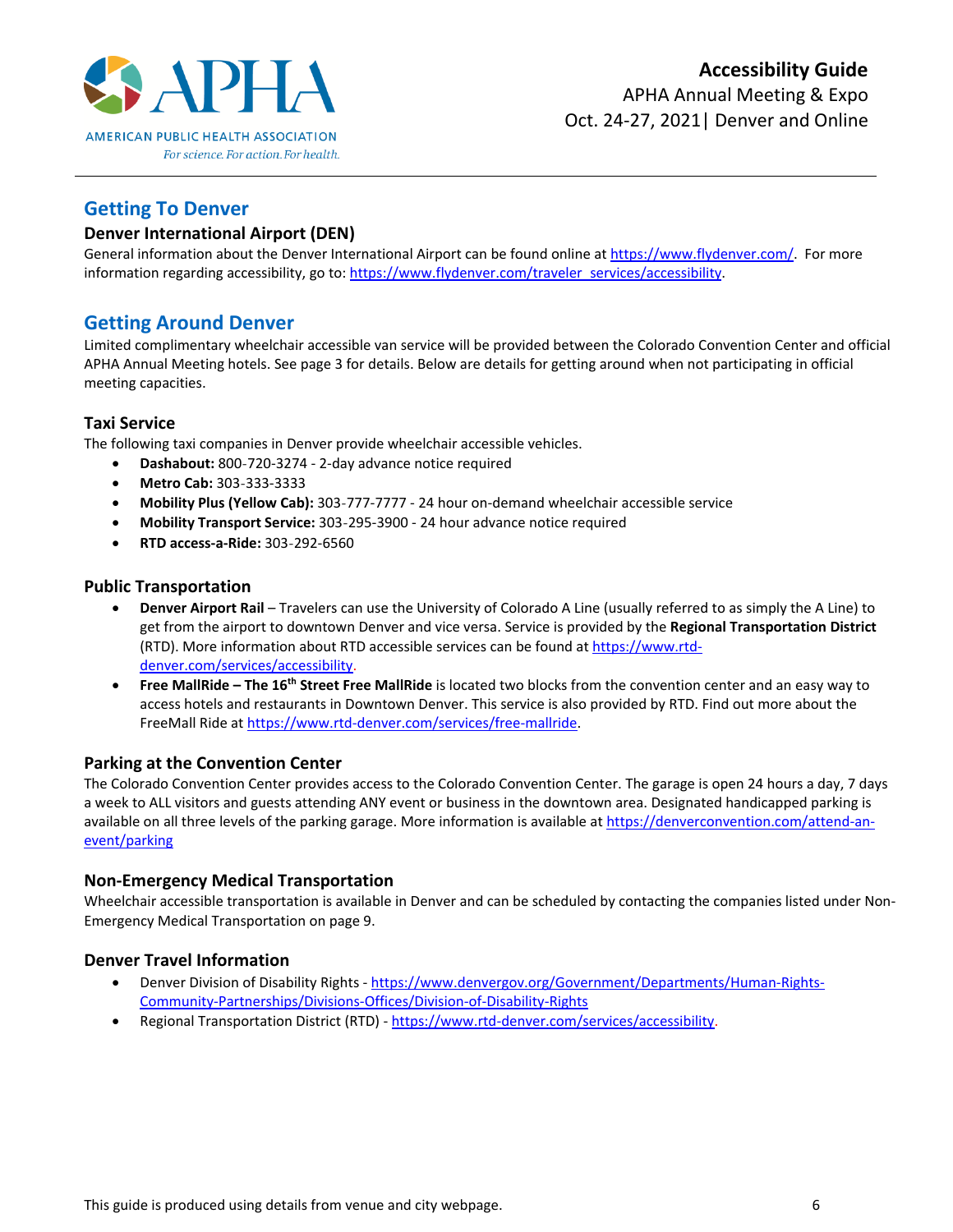

# <span id="page-6-0"></span>**Registration Services**

The registration system provides attendees with the opportunity to indicate specific needs. Be sure to complete the information and you will be contacted by an APHA staff member to follow up on your needs. Register online at [www.apha.org/meeting](http://www.apha.org/meeting-registration)[registration.](http://www.apha.org/meeting-registration)

# <span id="page-6-1"></span>**Personal Aide**

Should you require an aide or personal assistant to help navigate the Annual Meeting, APHA will register your aide as a complimentary guest. Email us a[t access@apha.org](mailto:access@apha.org) to register your personal aide (name, city and state are required for the badge). The badge for the personal aide will be mailed to the attendee (not the aide). Personal aides may attend sessions and access the exhibit hall, but are not eligible to earn CE credits. If you need APHA to arrange for an aide to help you navigate the meeting, a request must be submitted in advance outlining the specific type of assistance required to access@apha.org.

# <span id="page-6-2"></span>**Housing/Hotel Reservations**

All reservations for housing at the APHA Annual Meeting must be made through the official APHA Housing Service, Spargo, Inc. Registration and Housing are integrated. Complete your registration first and you will be linked to a pre-populated housing form.

- **Internet:** Book your reservation online at [www.apha.org/meeting-housing](file://///apha3/Dept2/Convention/2021%20DENVER/Accessibility/www.apha.org/meeting-housing) and receive instant confirmation!
- **Mail:** Send a completed form with check to APHA Housing Services, c/o Spargo, Inc., 11208 Waples Mill Rd. Suite 112, Fairfax, VA 22030.
- **Telephone:** APHA Housing Services [Spargo, Inc.], 8:30 a.m.-5 p.m. ET, Monday-Friday, closed government holidays at: **866-871-5085** (toll free); **571-549-4524** (international).

The online housing form provides detailed information about each hotel, including specific accessibility information. Please advise housing service reservation staff of any accessibility accommodations needed. Make your reservation as early as possible, as there are a limited number of accessible rooms available at each property. All ADA rooms are guaranteed.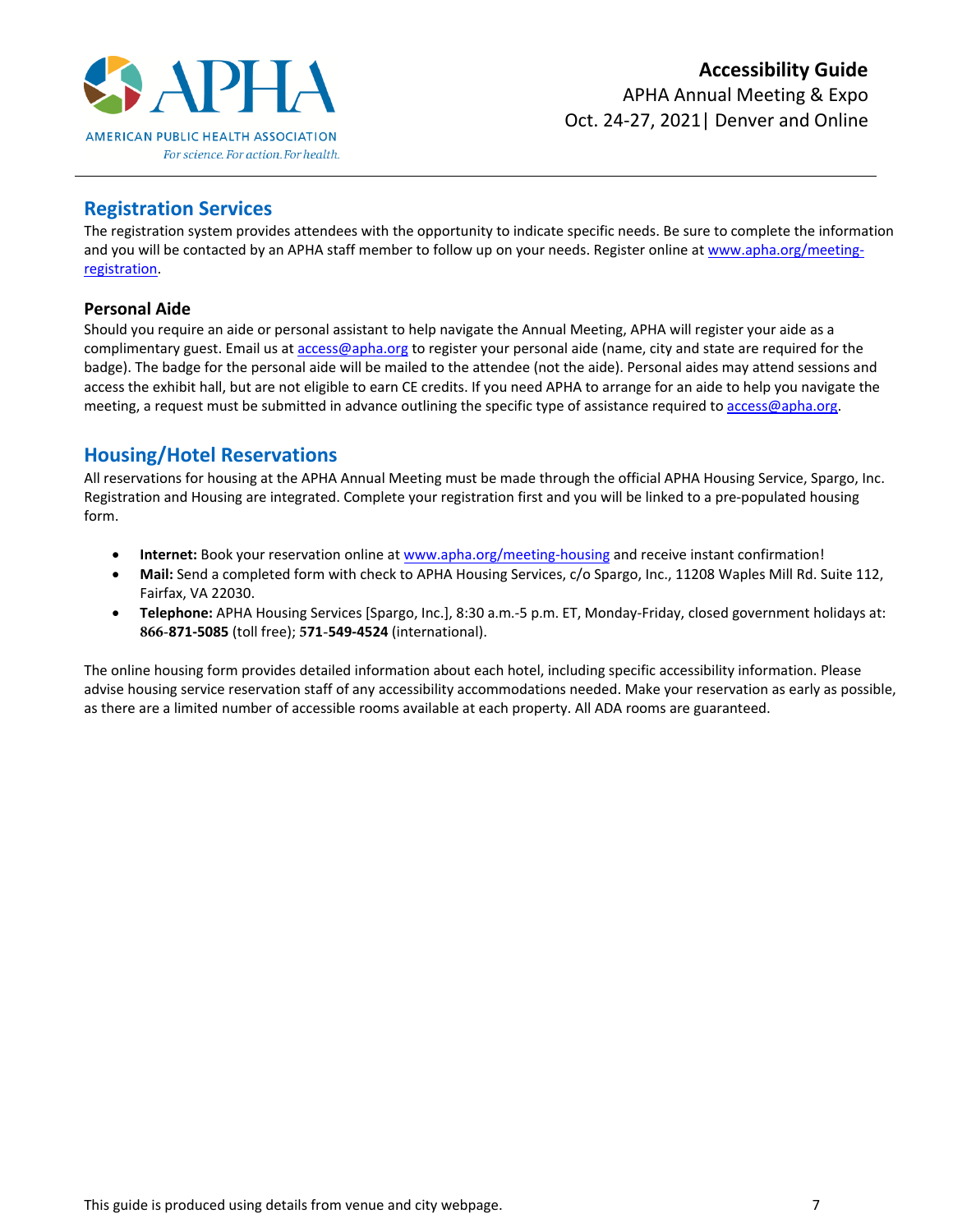

# <span id="page-7-0"></span>**Hotel Map**



| No.<br>$\mathbf{1}$<br>2<br>3<br>4<br>5<br>6<br>8<br>9<br>10<br>11<br>12<br>13<br>14 | <b>Hotel Name</b><br>Aloft Hotel<br>Courtyard by Marriott Downtown<br>Curtis, a Doubletree Hotel by Hilton<br>Four Seasons Hotel Denver<br><b>Grand Hyatt</b><br>Hampton Inn & Suites Convention Center*<br>Hampton Inn & Suites Denver Downtown<br>Hilton Denver City Center<br>Hilton Garden Inn Downtown<br>Homewood Suites Denver Convention Ctr*<br>Hyatt House*<br>Hyatt Place*<br>Hyatt Regency Denver at CCC** | <b>Address</b><br>$800$ 15 <sup>th</sup> St.<br>934 $16th$ St. Mall<br>1405 Curtis St.<br>$111114$ <sup>th</sup> St.<br>1750 Welton St.<br>550 $15^{\text{th}}$ St.<br>1845 Sherman St.<br>1701 California St.<br>1400 Welton St.<br>550 15 <sup>th</sup> St.<br>440 14 <sup>th</sup> St.<br>440 14th St.<br>650 15 <sup>th</sup> St. | Rate<br>\$199/\$199<br>\$209/\$209<br>\$189/\$189<br>\$265/\$265<br>\$205/\$205<br>\$159/\$159<br>\$167/\$167<br>\$215/\$215<br>\$189/\$189<br>\$159/\$159<br>\$191/\$191<br>\$191/\$191<br>\$225/\$225 | <b>Distance</b><br>1 block<br>3 blocks<br>2 blocks<br>3 blocks<br>3 blocks<br>1 block<br>8 blocks<br>3 blocks<br>1 block<br>1 block<br>2 blocks<br>2 blocks<br>50 steps<br>3 blocks |
|--------------------------------------------------------------------------------------|------------------------------------------------------------------------------------------------------------------------------------------------------------------------------------------------------------------------------------------------------------------------------------------------------------------------------------------------------------------------------------------------------------------------|---------------------------------------------------------------------------------------------------------------------------------------------------------------------------------------------------------------------------------------------------------------------------------------------------------------------------------------|---------------------------------------------------------------------------------------------------------------------------------------------------------------------------------------------------------|-------------------------------------------------------------------------------------------------------------------------------------------------------------------------------------|
| 15<br>16<br>17                                                                       | Magnolia Hotel Denver<br>Residence Inn by Marriott Denver City Ctr<br>Sheraton Denver Downtown<br>Westin Denver Downtown                                                                                                                                                                                                                                                                                               | 818 17th St.<br>1725 Champa St.<br>150 Court Plaza<br>1672 Lawrence St.                                                                                                                                                                                                                                                               | \$212/\$212<br>\$155/\$155<br>\$199/\$199<br>\$223/\$223                                                                                                                                                | 5 blocks<br>4 blocks<br>6 blocks                                                                                                                                                    |

*\* Indicates a dual property*

*\*\* Indicates a Union Property*

This guide is produced using details from venue and city webpage. **Example 20** 8